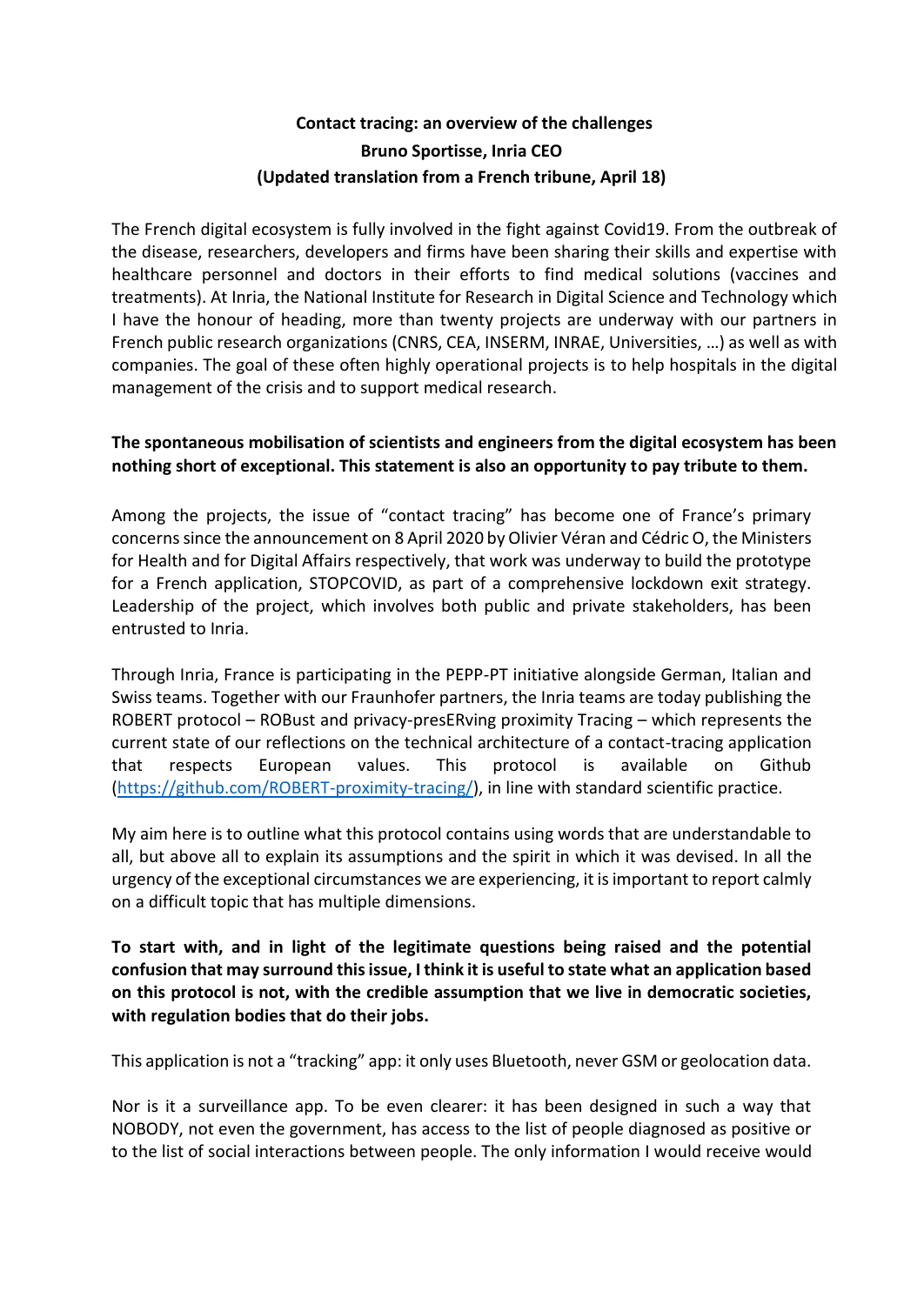be a notification that in the last few days, my smartphone has been in close proximity to the phone of at least one person who has since tested positive and has reported this to the app.

This application is not an "informant". If I receive a notification, I do not know who was at its origin. When I myself report that I have tested positive, I do not know who is notified.

It is not a compulsory application. Users choose to install it. They choose to enable their Bluetooth. They can disable Bluetooth or uninstall the app at any time.

# **This having been clarified, what does the application do?**

"Contact tracing" refers to the ability to inform a person, through an app on their smartphone, that in recent days (typically two to three weeks) they have been in contact with people who have tested positive for Covid19. This person, or "contact case", therefore presents a risk of being a carrier of the virus and accelerating the spread of the epidemic. The digital technology used to qualify this risk is based on the ability of two smartphones to recognise that they are close to each other through Bluetooth technology, which only works at short distances (a few metres). Many projects thus prefer the term "proximity tracing", which is more precise in describing the role played by smartphones, and is a term that I will adopt from now on. No geolocation technology (indicating place and time) is used.

Thus defined, proximity tracing obviously raises many questions, particularly about its use: how does a person diagnosed as positive use this information? Further to this information, what instructions should be followed by/for the people identified at risk, as part of a global health strategy? We will return to these points later.

### **What is its purpose?**

Medical staff have longstanding field investigation experience in tracing the chains of propagation of an epidemic. As such, this type of app should therefore be viewed only as a complement to these practices. A significant example of this is the Trace Together app used in Singapore.

More recently, scientific work carried out by an epidemiologist at Oxford, Christophe Fraser, has shown, *based on simulations*, that the use of proximity tracing is a useful aid in breaking the spread of the epidemic. His multidisciplinary team simulated progress of the disease over 250 days in a fictitious (modelled) city of one million inhabitants and showed the impact of using the app according to its level of diffusion (from 0 to 80%). To summarise the results of this simulation very simply, the act of downloading the application by one or two people (depending on the case) leads to a reduction in transmission of the virus to just one person. Naturally, many parameters are likely to influence its impact (such as transmission "false positives", or the extent to which people adopt protective behaviour). This research highlights a trend, one which is in line with common sense.

At all events, all of the teams working on these issues are fully aware that proximity tracing is merely one component in a much larger set of measures in the framework of an approach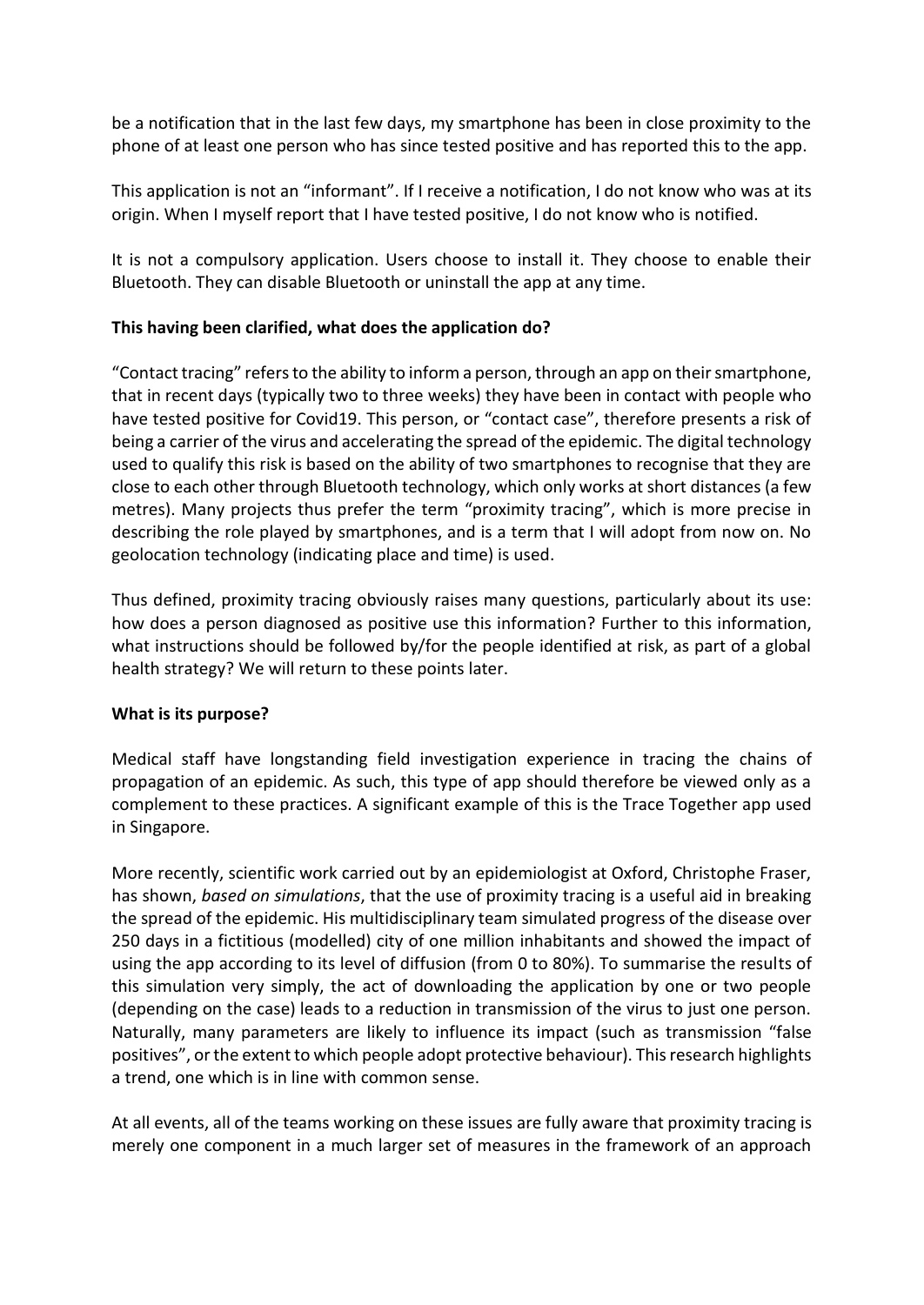guided by healthcare policy. I personally do not know anyone who believes in technological solutionism in this respect.

## **What are the components of this system?**

As well as adopting a humble approach, it is important to be transparent when presenting all the dimensions of this system.

To start with, it has **technological limitations**: Bluetooth technology was not designed to be precise in its estimation of distances between two smartphones. Results may depend on many parameters, such as people's physiology, smartphone position, type of smartphone, battery status, etc. This limitation has led several international teams to conduct calibration tests in order to propose statistical models that correct these errors. This is the case, for example, of the German teams in the framework of the European PEPP-PT initiative (to which I will return later).

Another limitation concerns the **virus transmission model**, which remains very uncertain: aerosol transmission or transmission via droplets (which are larger), with an impact on the time the virus spends airborne? Via surfaces? How should the viral load be estimated? Etc. All proximity-tracing apps are based on risk functions that have been defined with epidemiological researchers based on the current state of the art. This knowledge is still very incomplete and is likely to change very quickly according to feedback.

Lastly, one key and highly sensitive subject relates to the **information sharing protocol**. This is a sensitive subject because it is linked to both political and democratic concerns: what information will be shared and who will it be shared with? Which authorities/organisations will be responsible for operating these exchange systems? Who are we putting our trust in? What are the security levels and what possible attacks are we prepared to withstand in a credible manner?

**Firstly**, none of the projects are planning to set up a peer-to-peer network, where everything would be based around a supposedly "independent" (I will come back to this point) community of terminals/smartphones sharing information with each other. The main reason for this is the potential impact of the security breaches which could occur with this sort of approach

**Accordingly, all the systems proposed comprise a shared component (a server) and a decentralised component (a set of smartphones able to communicate with each other via Bluetooth)**: **all the systems currently being assessed are therefore both centralised** (I will return to the use of this term below) **and decentralised**.

In this context, debates around the supposed advantages of a decentralised system over a centralised system do not seem to me to meet the criteria of scientific rigour. The term "centralised" is often used with the deliberate intent of implicitly stigmatising a state as wanting to survey people. Supposedly decentralised approaches, which those reluctant to place their trust in a central authority may be more comfortable with, can have major weaknesses from the point of view of information privacy. This can be demonstrated through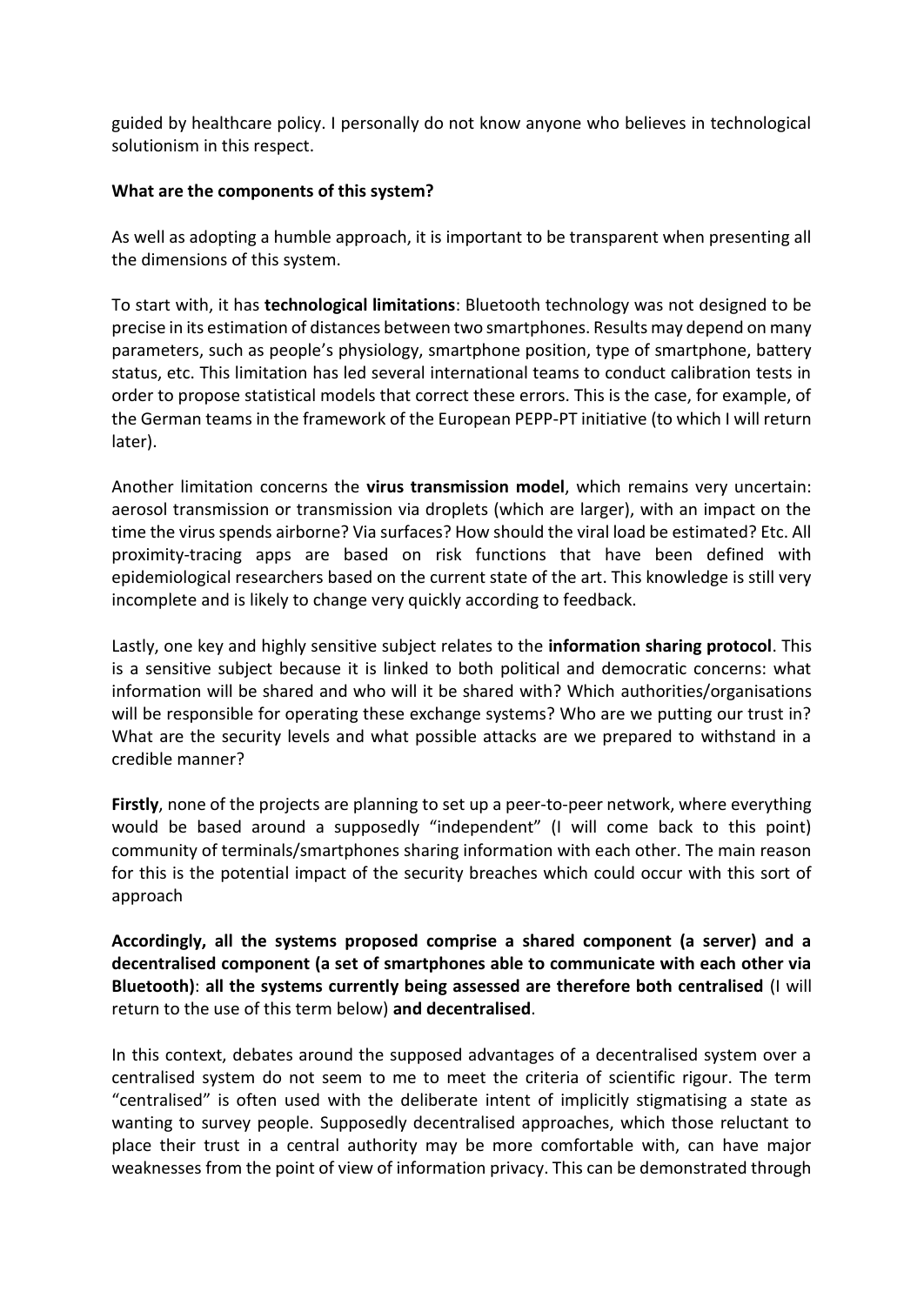scientific analysis, which, by definition, is verifiable, and which lends itself to discussion, as opposed to ideological concerns or semantic preconceptions.

## **Secondly, what information will be shared?**

In all projects which respect the European privacy framework (the GDPR, which is governed by independent authorities, such as the CNIL in France), information circulates in the form of "crypto-identifiers": pseudonymised data, normally generated only for a brief window of time (typically 15 minutes), which is linked to a terminal and *not an individual*. In other words, as a smartphone travels, it will encounter fleeting crypto-identifiers (those of the smartphones it encounters).

Existing projects differ in terms of the type of information sent to these central servers, operated either by a health body, a trusted partner or even a company.

Today, as has been mentioned earlier, the French and German teams from Inria and the Fraunhofer Society have released a joint protocol named ROBERT, which stands for ROBust and privacy-presERving proximity Tracing.

I would like to take this opportunity to mention a number of my colleagues from Inria with whom I have had the pleasure of working over the past 3 weeks, alongside Eric Fleury, who is also on board for this adventure: Nataliia Bielova, Antoine Boutet, Claude Castelluccia, Mathieu Cunche, Cédric Lauradoux, Daniel Le Métayer and Vincent Roca (in alphabetical order). Experts in high level IT concepts (concerning cryptographic protocols and transmission protocols) and with a firm grasp of the relevant societal and ethical issues, these people are the pride of French research in computer science and informatics. The name of their team, PRIVATICS, says it all. It would be remiss of me not to thank my German colleagues as well: Claudia Eckert, Alexander Küchler, Martin Schanzenbach and Julian Schütte from AISEC, the Fraunhofer Society's cybersecurity institute. This is also a great example of the Franco-German cooperation.

This protocol is based on the following principles, which are explained in detail in the example below:

- An individual keen to help tackle the spread of the virus *voluntarily* downloads the application onto his or her smartphone. This person's smartphone is then sent a set of crypto-identifiers (or a method of generating them every 15 minutes).
- By leaving their Bluetooth switched on, the owner of the smartphone will enable this application to build up a history of the crypto-identifiers encountered "nearby" for a significant length of time while out and about (these crypto-identifiers being on the smartphones of other individuals who have also downloaded the application).
- If the individual has tested positive for coronavirus, a history of the crypto-identifiers they have encountered will be relayed to the server of a health body (for example), without divulging to the server their own crypto-identifiers. There will be no link between the individual's phone and their history. Each of these crypto-identifiers is therefore potentially "at risk" (corresponding, without any possible link to an individual, to a smartphone which was in the vicinity of another smartphone carried by an individual who tested positive for coronavirus at a later stage).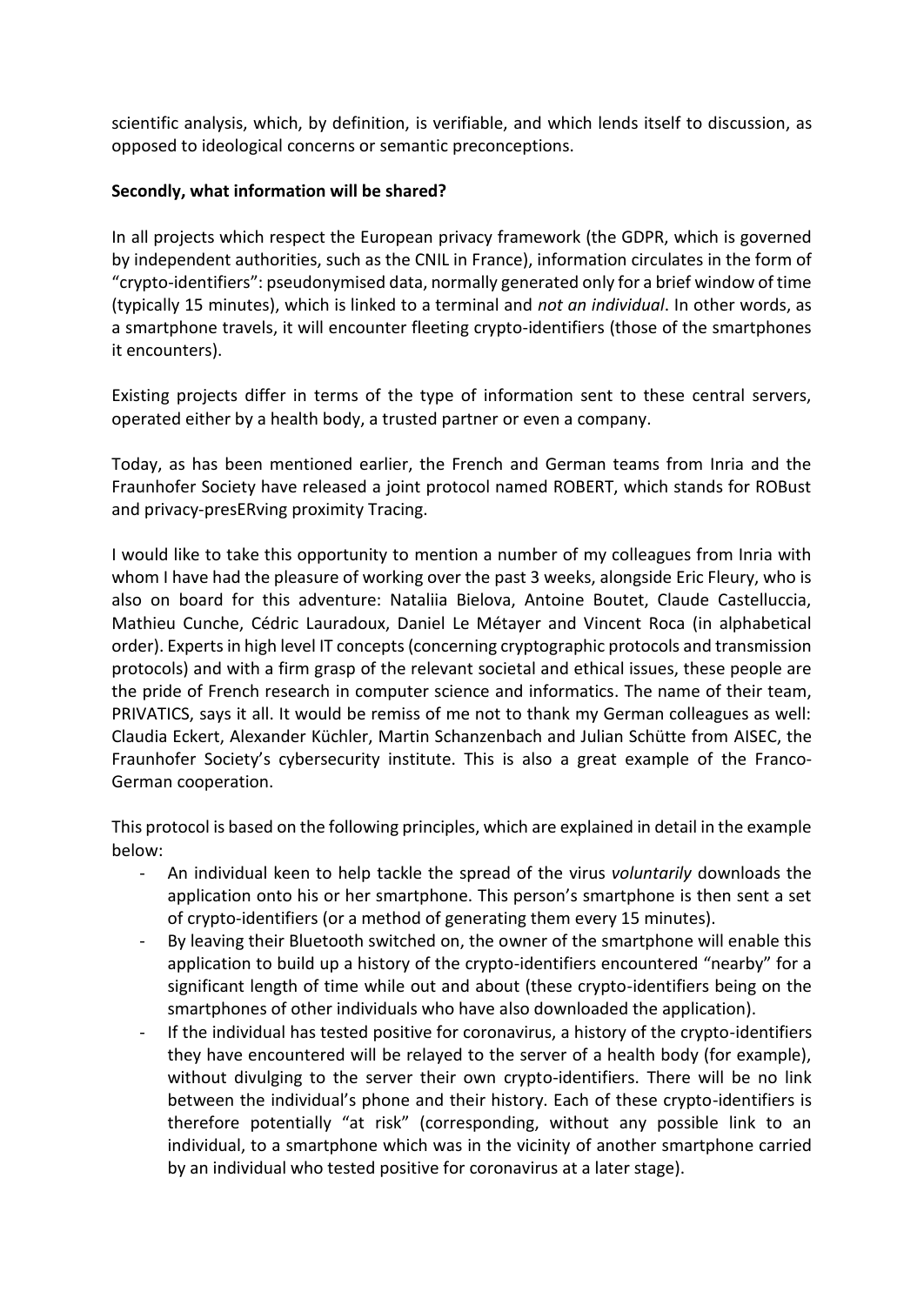- Furthermore, in the context of the model proposed for use in France, each smartphone onto which the application has been downloaded will "check in" with the central server (every hour, every day, depending on the configuration) to determine whether or not their crypto-identifiers are among those at risk. If this is the case, this would indicate that, in the past few days, the smartphone had been in the vicinity of a smartphone carried by an individual who tested positive at a later stage.
- Notifications will be issued based on a risk assessment (for which the calculation must be defined in conjunction with epidemiologists, as I have already mentioned) using proximity information. The flexibility of the system is key when it comes to managing a public health crisis, factoring in ever-changing medical knowledge, or even having the system learn this (while always based on anonymised statistical data) in order to make it more efficient and to reduce the occurrence of false positives, for example. Provided that the health body is in control of all of this, of course (a key point, which I will return to later).
- This information can then trigger various actions (this is not the subject of this article): scrupulously following shielding measures, tracking symptoms on a daily basis, doctor's appointments, tests, etc. This will depend on the public health policies of the country in question.

In the context of this approach, a number of strong choices have been made, which I would like to return to, given that this research has been carried out under pressure but very much in a framework of shared values. Everything depends on consent and voluntary action; it is essential that we are not able to infer that our neighbour is positive and that they may have infected us; when such an application is deployed, a server must not collect a list of all of the people infected (this is a really important point); and decisions on public health policies are the responsibility of sovereign states.

For example, on the central server (if we are to accept this term), there will be NO data relating to the status of individuals who have tested positive. Instead, the server will contain a list of the crypto-identifiers for the smartphones located in the vicinity of other phones belonging to individuals who have tested positive.

Here's another example of a strong choice: on my neighbour's smartphone, there will be NO data concerning my medical diagnosis, even in encrypted form. Instead, there will be a list of the crypto-identifiers for all of the smartphones encountered.

Another example of a responsible public health policy: both the parameters of the transmission model and the anonymous statistical data will be in the hands of the health body – they will be in charge of use of the system, not a private company, however innovative it might be.

Other options are available, forming the basis of other approaches which differ from those adopted by Inria and Fraunhofer: crypto-identifiers for individuals who have tested positive could pass through central servers before being sent to all smartphones. Smartphones within which the crypto-identifiers encountered and the crypto-identifiers of individuals who have tested positive could be matched up. This is a system that can be described as being very much decentralised – but it can also be described as "decentralised centralisation": on each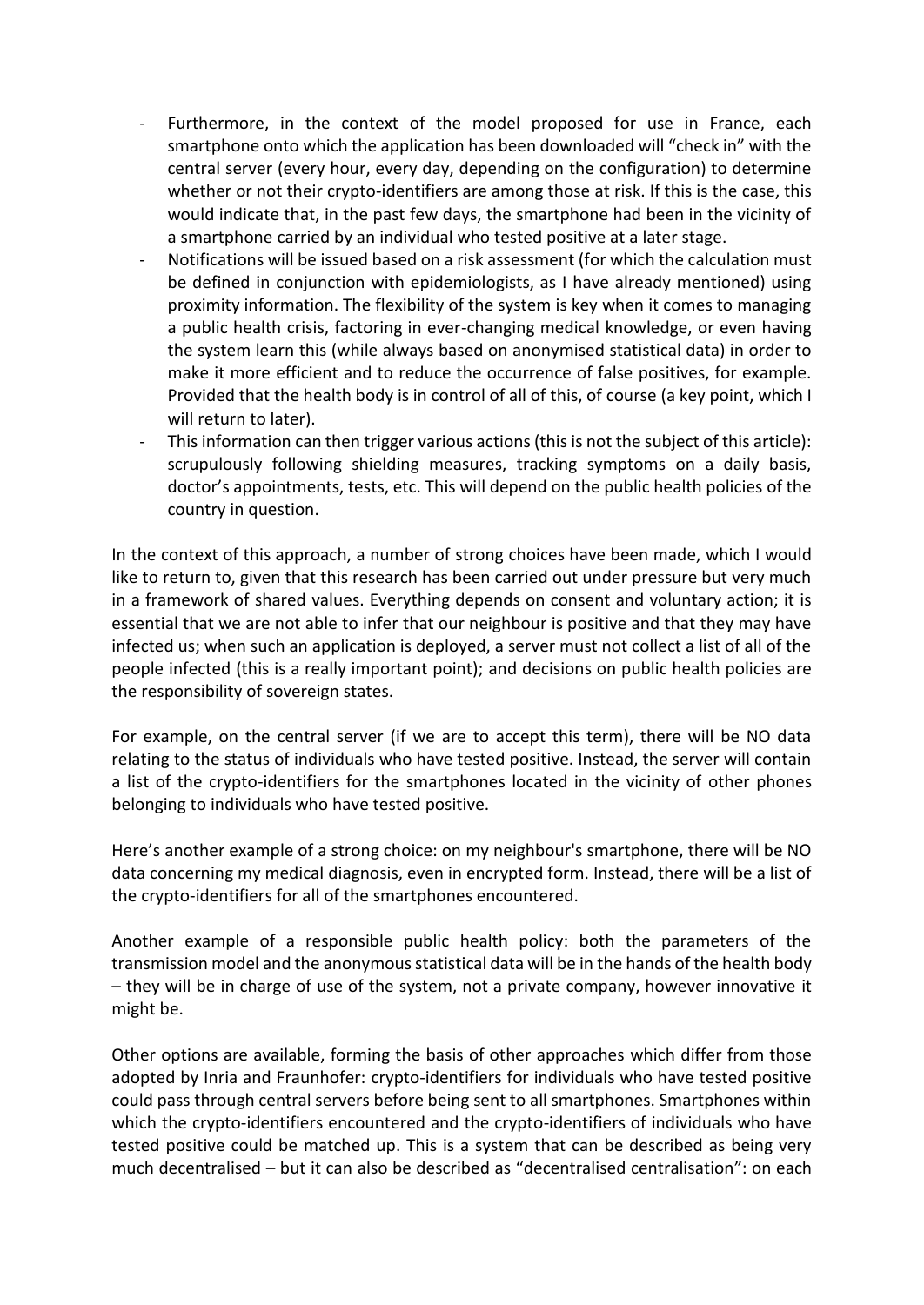smartphone, there will be a list of all of the crypto-identifiers for the individuals who have tested positive. Another advantage of this system is that it is easily enabled by the API unveiled by Apple and Google a week ago, which is expected to be available by mid-May and which will be the first of its kind in the history of computing.

At all events, it will be up to governments to decide whether or not to use a protocol in accordance with their policies. It is our responsibility as scientists, meanwhile, to give them the resources they need to make such decisions.

### **Is this protocol definitive and has it been fully finalised?**

The short answer is no. It is a work in progress, and will be subject to scrutiny.

Firstly, as is the case with all scientific projects, the protocol will be submitted for peer review. This will require an open approach: the scientific paper has been made available to the scientific community via Github (https://github.com/ROBERT-proximity-tracing/). Potential breaches, attacks and suggestions will be put forward. Much has already been done, including through exchanges with the ANSSI, France's National Cybersecurity Agency, which must take great credit for its remarkable level of engagement.

Furthermore, as some have already noted, contact-tracing apps require a number of prerequisites, meaning they cannot be deployed in their current state on all smartphones used by the people of France. For example, Bluetooth has to be able to function effectively, even when the smartphone is on standby. What this means is that we need to work with the designers of operating systems in order to open up this possibility.

New versions will therefore appear in the future, but an initial software implementation is currently being developed based on the ROBERT protocol. As is the case with everything linked to the STOPCOVID project, it will be made available opensource, using an MPL (Mozilla Public License). Thanks to our history, Inria is only too aware of the impact the opensource model can have on improving software technology and making it more transparent, not to mention allowing it to be used by other countries that may not have the capacity to develop this type of software. This is also very much the focus of the W3C's Open Web Standards – it is my honour to be president of W3C's European hub, which underlines Inria's commitment to these values.

### **Another challenge is interoperability**

This is the reason for France's involvement, through Inria, in the PEPP-PT initiative, which we discussed earlier, alongside teams from Germany, Italy and other countries. We might not always agree on the decisions taken or on the hypotheses proposed (e.g. who is most likely to carry out an attack? A democratic country or a hacker, perhaps not even a particularly smart one, and certainly not always an ethical one). We might not all place the same emphasis on the issues of digital and technological sovereignty. Regardless, we work together on a scientific and technological playing field, to build solutions which respect the values that we share and which are interoperable (the applications deployed will have shared components but will be national given the importance of forming part of a national healthcare system).